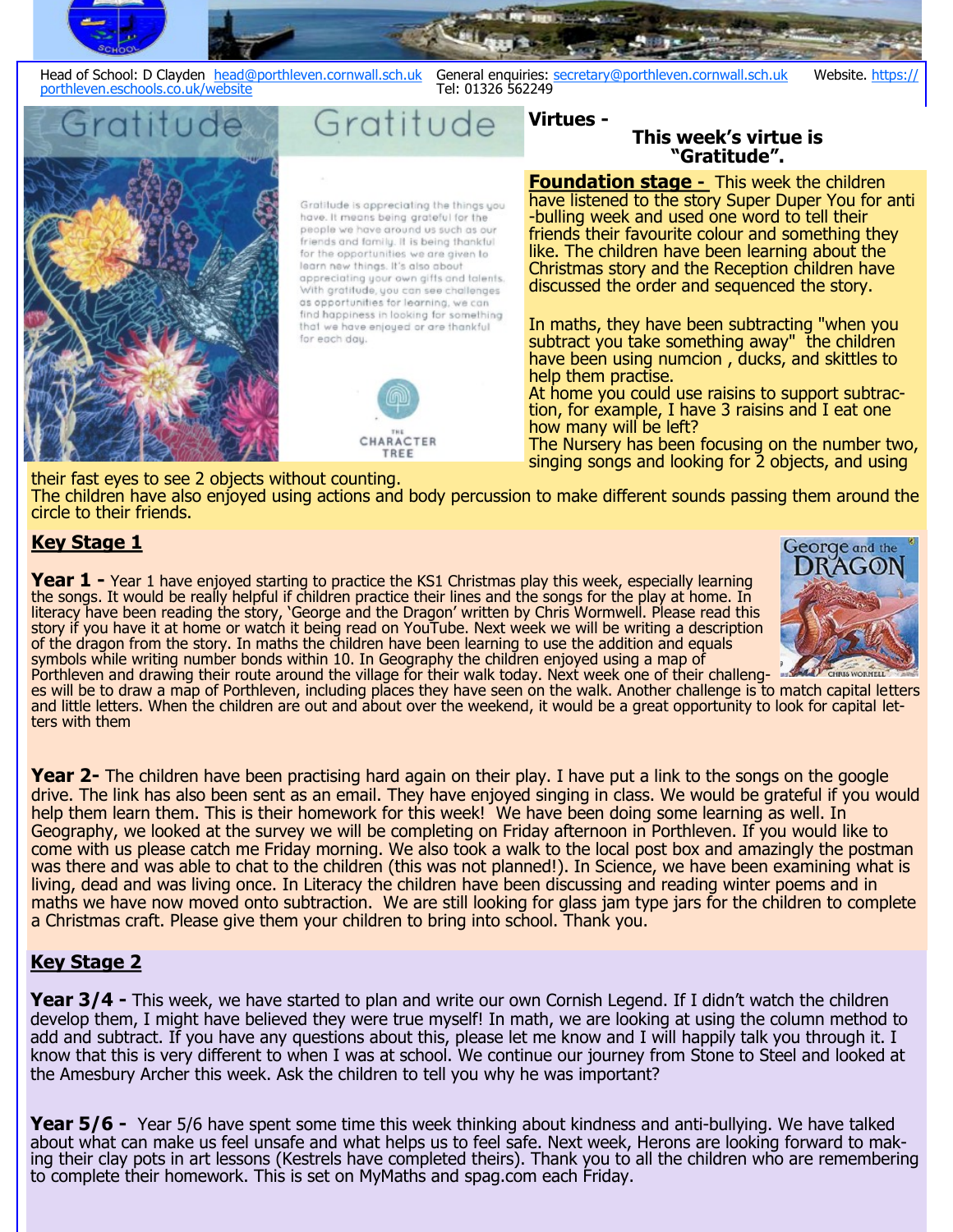

Head of School: D Clayden head@porthleven.cornwall.sch.uk General enquiries: secretary@porthleven.cornwall.sch.uk<br>Website, https://porthleven.eschools.co.uk/website<br>Website, https://porthleven.eschools.co.uk/website Website.<https://porthleven.eschools.co.uk/website>

**Reception to Year 6 Flu Vaccinations - Thursday 2nd December -** Letters were emailed home on Monday 8th November. This is an **OPT-IN** system and we will need a completed consent form by **midday on Tuesday 30th November** in order for your child to be vaccinated. Any problems please call the office on 01326 562249.



**Christmas Dinner Pre-Order (Nursery & KS2) - Wednesday 8th December 2021 - £2.34 -** Chartwells w ill be offering a Christmas dinner on this date, if you would like your child to have one then please can you call the office to **pre-order by no later than Friday November 26th 2021.** KS1 children will order in their classrooms.

### **Roast Turkey with all the trimmings**

### **Roasted Vegetable and Cranberry Slice with all the trimmings**

**\*\* Chocolate Brownie**

## **Festive Shortbread**



**Foundation Stage Hall for Cornwall Cinderella - Tuesday 7th December -** Payments can now be made via ParentPay. Please can we ask that payment is made no later than Friday 3rd December 2021. If you have any problems please contact us on 01326 565249.

**Lunch Menu & School Lunch Payments -** We will be on **WEEK 1** of the school dinner menu next week. A copy of the menu is advertised on our school Facebook page and website. School dinners remain £2.34 per meal and can be paid for via ParentPay. We have quite a few accounts in arrears from the last academic year, we would really appreciate if these could be kept balanced please. Payment should be made on the day your child has lunch or in advance.

**Understanding Your Child's Emotions Workshop with Mrs Broome - Tuesday 7th December 2021 - 1:30pm to 3pm - Porthleven Children's Centre -** please contact the school office to book your place.

**Parent & Toddler Group - Limited spaces - Every Tuesday - 9am to 11am - £1 per family - Booking essential - Please contact the school office to book your space -** Forest school activities, snack provided for children. Children will need to wear old clothes and bring coats. We will also be using our indoor spaces some weeks and if the weather is bad.

**School Vacancies -** If either of the positions below are of interest to you please contact the school office on 01326 562249 or email secretary@porthleven.cornwall.sch.uk for an application form: **Lunchtime Supervisors (two positions) - 5 hours per week Cleaning Supervisor - 15 hours per week**

**PTA News -** The Christmas Fair will be cancelled, However, the PTA, along with year 3 and 4 have asked that you…

'Join us for a little Christmas sparkle after school on Friday 26th Nov. From 3pm, Year 3 and 4 children will be singing a small range of Christmas songs, where song sheets are available for you to join in. The PTA will have a Christmas stall, along with second hand uniform and cake sale. There will also be warm drinks for sale.

**Music Lessons** - Mr Bilham has spaces available for drums, piano and ukulele and Mrs Thrussell has spaces available for flute, clarinet, trumpet or cornet lessons. For more information, including prices and to sign up please head to: **<cornwallmusicservicetrust.org/signup>**